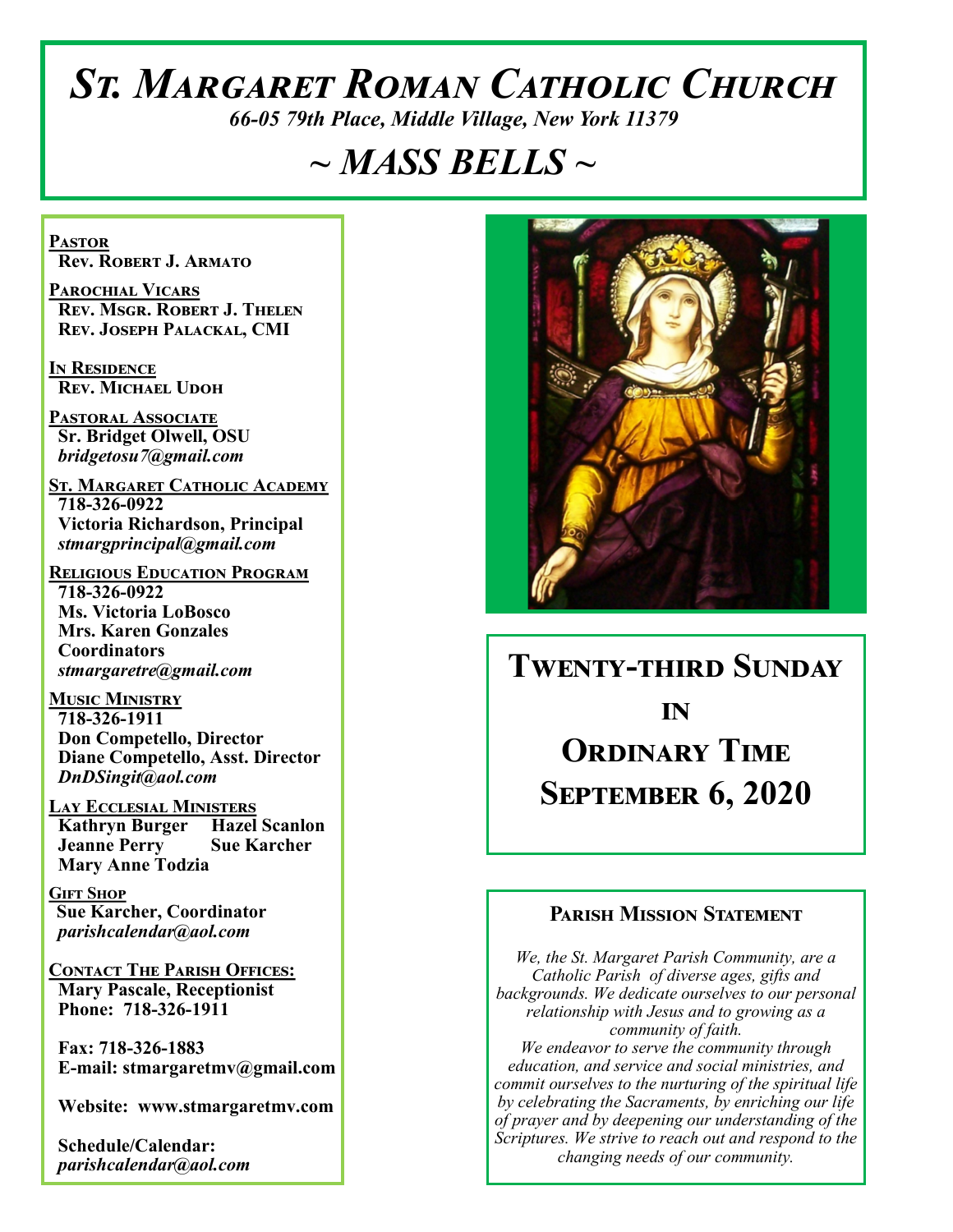## *MASSES FOR THE WEEK*

| Concezio, Salvatore, Francesca, Vincent,                                                                                                                                                                                                                    |
|-------------------------------------------------------------------------------------------------------------------------------------------------------------------------------------------------------------------------------------------------------------|
|                                                                                                                                                                                                                                                             |
| <b>SEPTEMBER 8 - THE NATIVITY OF</b>                                                                                                                                                                                                                        |
| <b>SEPTEMBER 9 - ST. PETER CLAVER</b>                                                                                                                                                                                                                       |
|                                                                                                                                                                                                                                                             |
| <b>SEPTEMBER 11 - PATRIOT DAY</b><br>Victims of 9/11/01 terrorist attacks                                                                                                                                                                                   |
| <b>SEPTEMBER 12 - THE MOST HOLY</b>                                                                                                                                                                                                                         |
|                                                                                                                                                                                                                                                             |
|                                                                                                                                                                                                                                                             |
| Dioceses of Brooklyn & Rockville Centre/<br>Memorial Mass: Giovanna Parrinello,<br>Eleanor Bedell, Giuseppe Babino, Daniel<br>Avitto, Elaine Delaney, Mary B. O'Shea,<br>Mary Narky, Maria L. Arias, Anne Maley,<br>Joseph R. Sylvester, Sr., Anita Wunsch, |
| <b>SEPTEMBER 13 - TWENTY-FOURTH</b>                                                                                                                                                                                                                         |
|                                                                                                                                                                                                                                                             |



*THE NATIVITY OF THE BLESSED VIRGIN MARY SEPTEMBER 8*

## **PARISH INFORMATION**

**Rectory Office Hours** 

**Monday - Friday - 9am to Noon and 1pm to 5pm Saturday - by appointment Sunday - closed**

**CONFESSIONS** - Saturday, 4-4:45pm in the church.

**NOVENA** to Our Lady of the Miraculous Medal Mondays after the 9am Mass.

**THE ROSARY AND DIVINE MERCY** devotion are prayed every morning in the church at 8:30am.

**BAPTISMS** take place every Sunday as needed. Please call the rectory for an appointment and to register your child.

**WEDDINGS MUST** be scheduled at least six months in advance by appointment with a priest or a deacon. Please call the rectory office. For marriage preparation information visit www.pre-cana.org.

**THE ENGLISH CHOIR** rehearses on Tuesday, at 7 pm in the Church. Tenors and baritones needed! **SUSPENDED**

**IL CORO ITALIANO** prattica ogni Domenica prima della Messa Italiana. **SUSPENDED**

**THE YOUTH CHOIR** rehearses on Monday, from 6-7 pm in the Church. For more info, DnDsingit@aol.com **SUSPENDED**

**BOY SCOUT TROOP #119** meets on Tuesdays from 7:15-9 pm in the Parish Hall. New members are welcome, age 10 1/2 & up. Call Mr. Krzewski, 718-894-4099. **SUSPENDED**

**CUB PACK #119** meets on Mondays from 7-8:30 pm in the Parish Hall. New members welcome, age 6 to 10-1/2. Call Mr. Krzewski, 718-894-4099. **SUSPENDED**

**SENIOR CITIZENS** meet every Wednesday at 12 Noon in the Parish Center. **SUSPENDED**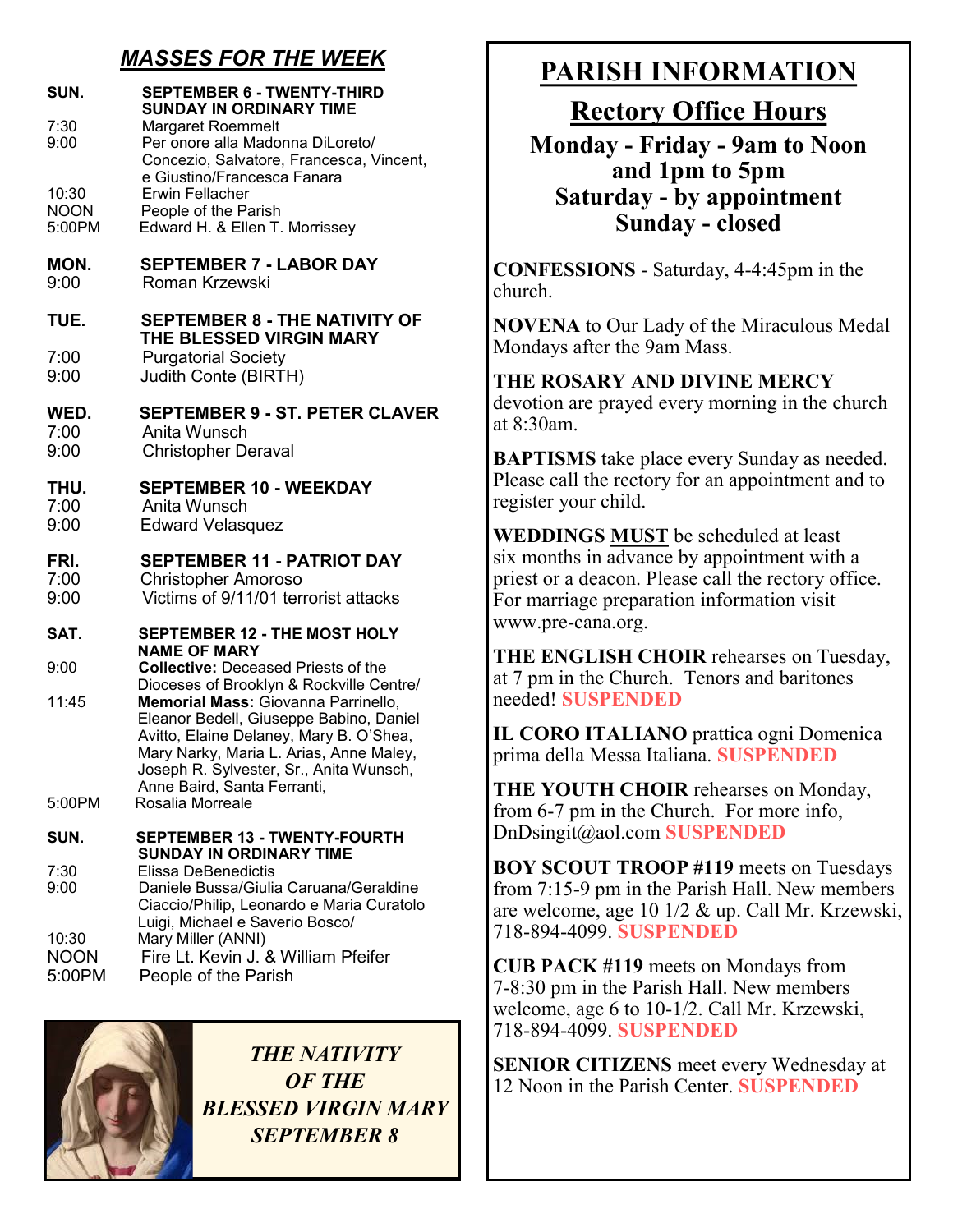## PLEASE PRAY FOR OUR SICK

Connie Faccibene, Linda Frazier, Cari Ann Falk-LoBello, Glen Falk, Ronald Frazier, Robert Sabini, Lee Falk, Scott White, McKinley Kelleher, Sean Harrison, Justin James Quirke, Elizabeth Ott, Mary Harrison, John Murphy, Anne McGinnis, o, Julio Pelaez, Maritza Gutierrez, Graciela Mora, Cindy Mulore, Salvatore Tuttolomondo, Gloria Mojica, Gloria Pemaj, Allen McConville, Jack Marchindiondo, The Scaturro Family, Louis Pittelli, Marion Caracciola, Giovanni Campo, Edward Stoltzenberg, Louis Pittelli, James Graff, Carol Arevalo, Immaculate Marge D'Elia, Jim O'Friscoll, Mary Rigovich, Matteo Sabini, Bob Biolsi, The Mojica Family, Msgr. Leonard Badia, Matthew Zender, Cathie Greulich, Joseph & Mary Augustine, Anthony Pittelli, Josephine Hartnett, Karen Schaefer, Jill Archbold, Fr. Paul Weirichs CP, Hannah Lehman, Daniel Wilson, John Austin Bryzgornia, Dave Kazmier, John Nogiewich, Tim Rooney, Frank Ciccone, Cindy (Peli) Heege, Dr. Ajay Lodha, Dr. Vincent P. Rappa, Charlie Krzewski, Helga Zender, Deacon John DeBiase, Tom Haubert, John Miller,

*The names will remain for 3 months, please call 718-326-1911 and ask for continued prayers.*

## **Prayer Requests**

**Pray for vocations to the Priesthood and Religious Life.** 

**Pray for first responders and medical personnel.**

**Please pray for our men and women from our Parish serving in the defense of our country: Lt. Col. Thomas Frohnhoefer Sgt. Robert A. Domenici** 



*WE RECALL OUR BELOVED DECEASED Especially:*

*Scott G. White*

*May they rest in Christ's Peace!*

## **MEMORIALS**

#### *WINE& HOST THIS WEEK*

*are offered in memory of Christopher Derval at the request of Frank & Florence Cerar.*

#### *TABERNACLE LAMP THIS WEEK*

*is lit in memory of Patricia DiChiaro, Erwin Erker, and Fire Lt. Kevin J. Pfeifer* 

## **THE RECTORY WILL BE CLOSED ON MONDAY, SEPTEMBER 7 IN OBSERVANCE OF LABOR DAY MASS IS AT 9:00AM ONLY**

#### **TODAY'S READINGS**

 *Twenty-third Sunday in Ordinary Time*

Ez 33:7-9 Ps 95:1-2, 6-9 Rom 13:8-10 Mt 18:15-20

#### **READINGS FOR THE WEEK**

| Monday: | 1 Cor $5:1-8$  |
|---------|----------------|
|         | $Ps$ 5:5-7, 12 |
|         | Lk $6:6-11$    |

- Tuesday: Mi 5:1-4a or Rom 8:28-30 Ps 13:6ab, 6c Mt 1:1-16, 18-23 or Mt 1:18-23
- Wednesday: 1 Cor 7:25-31 Ps 45:11-12, 14-17 Lk 6:20-26
- Thursday: 1 Cor 8:1b-7, 11-13 Ps 139:1b-3, 13-14ab, 23-24 Lk 6:27-38

 Friday: 1 Cor 9:16-19, 22b-27 Ps 84:3, 4, 5-6, 12 Lk 6:39-42

Saturday: 1 Cor 10:14-22 Ps 116:12-13, 17-18 Lk 6:43-49

Sunday: Sir 27:30-28:7

Ps 103:1-4, 9-12 Rom 14:7-9 Mt 18:21-35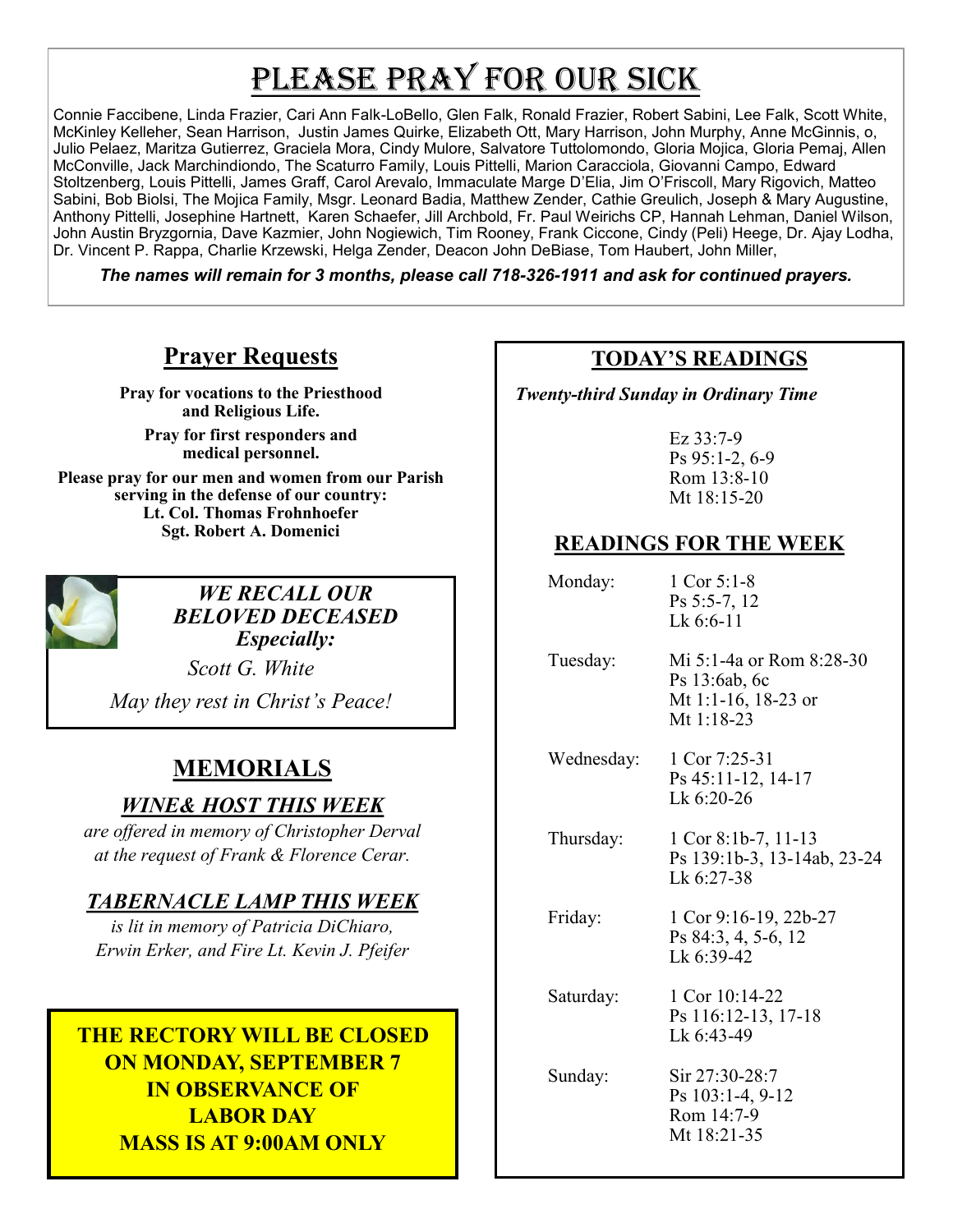#### *From the Pastor's Desk:*

#### *"On Sin and Reconciliation"*

 There are two very difficult things that we encounter in today's Scriptures. The first is the recognition of sin, and the second is the importance of reconciliation.

 No one likes to admit that they've done something wrong, and it's easier to bury if it "only" offends God. We've lost the sense of sin as a disruption in healthy relationships with God and other people. Everything has become relative, to be judged by our personal standards of right and wrong. There is no objectivity to our vision, which hinges instead on our own subjective opinion. The way we feel about something is all that matters. We forget that there is an absoluteness to right and wrong, to good and sin. We get offended when someone points that out to us and we might be led to say, "Well, that's the way YOU look at it, but I feel that".

We attempt to fall back on what our "conscience" tells us without acknowledging that we are to develop a *well-formed*  conscience, guided by the immutable, unchanging Law of God and the teachings of Christ and His Church. Simply put, we do not get to pick and choose right and wrong as we would like. That would make us false gods, which is how Adam and Eve got into trouble in the first place and started the mess we're in today.

 On the other hand is our obligation to seek reconciliation, to heal the damage that has been done by thoughts, words, wrongful actions, and lack of proper actions, i.e., by sin. That was the purposeful challenge given to the prophet Ezekiel in today's first reading. Had he relinquished his mission, he would have been held responsible for the intransigence of the sinful people.

 Christ also charges His disciples in the Gospel to seek reconciliation in order to bring a sinner back into a proper relationship with oneself and the community of the Church. We can't sidestep the issues at hand, or sugarcoat problems, or turn a blind eye to offenses. Instead, we must make the attempt to reconcile, drawing the circle larger and larger, if necessary, so to give the offender every opportunity for contrition, forgiveness, and healing. It's not a matter of beating one's head against a wall or going to exhaustion in the attempt to reconcile, though. Jesus tells us to try and try and try again, but, if our attempts fail over and over again, it eventually becomes time to move on with life and to shun the offender, keeping him/her in prayer for a possible return some day.

Look, we're all in the same boat. From time to time, we sin against God and one another and so stand in need of forgiveness. That forgiveness is granted to us when, as Catholic Christians, we enter the confessional with contrite hearts, repentant of our offenses, and seek God's mercy and His grace to reform our lives so as to avoid the occasion of sin in the future. We also assist one another by our prayers and by looking out for one another, pointing out dangerous, disruptive, sinful behavior when need be.

 We also must be open to forgiving others for the times when they've hurt us. (Remember that little line in the Lord's Prayer: "Forgive us our trespasses as we forgive those who trespass against us"!) We will be held responsible for our own sins and also for being indifferent to those of others, i.e., for not caring enough about their spiritual wellbeing as to call them back to right living.

 God is gracious, all merciful, and full of compassion. He is also the source and administrator of true justice. He has chosen us, as He did Ezekiel, as Christ did His first disciples, to be instruments of reconciliation and healing, of harmony and of the peace that the world cannot give.

 Never be afraid to turn to God for forgiveness; do not be afraid to bring others to His mercy; do not be afraid to forgive. Forgiveness goes hand-in-hand with love, and, as St. Paul reminds us today, "love is the fulfillment of the Law."

*~ Fr. Armato*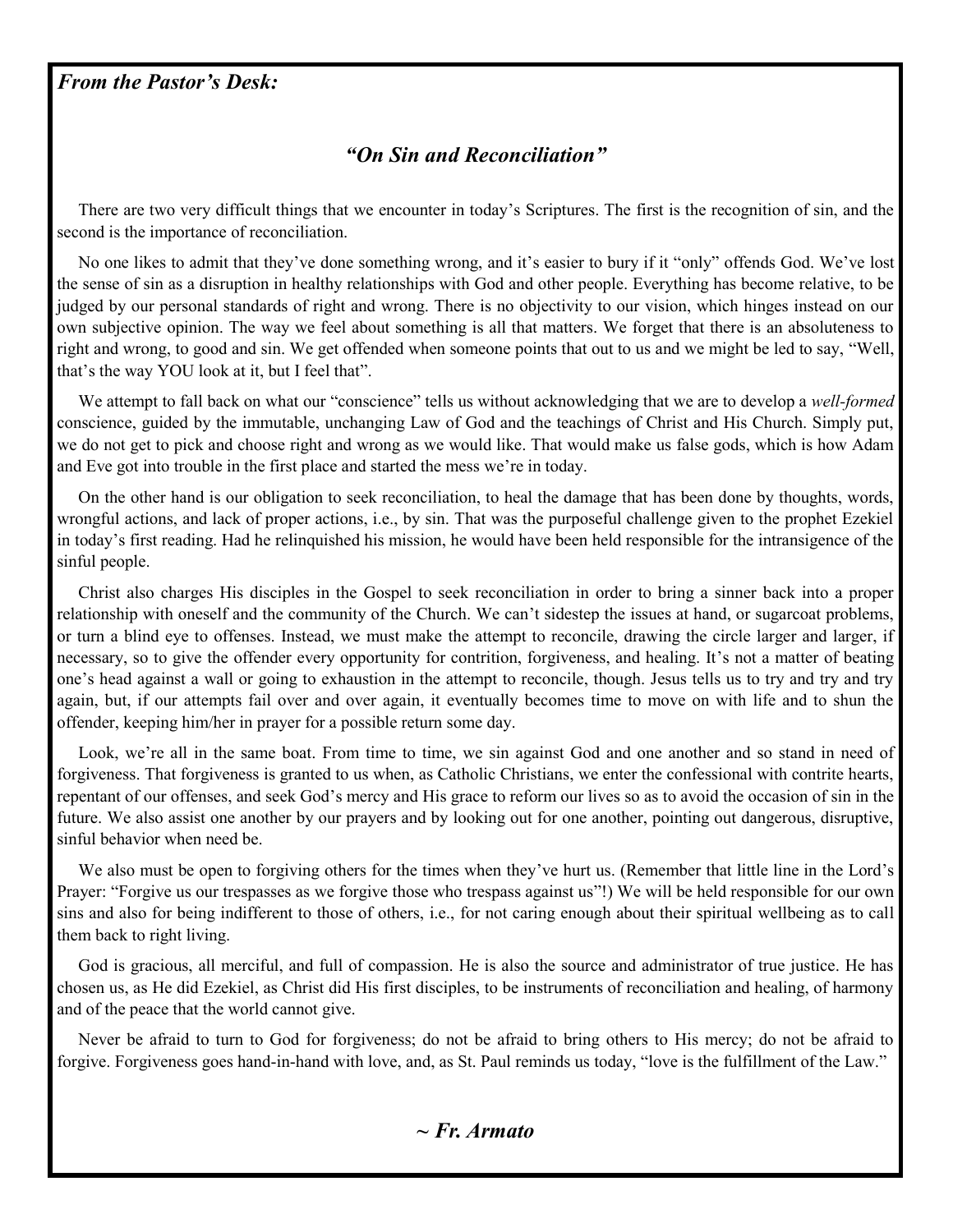### **ANNUAL CATHOLIC APPEAL**

 The **2020** *Annual Catholic Appeal* campaign continues toward our goal of **\$80,015. So far, 125 families have pledged \$49,207 (61.5%) of goal.** 

 With about 650 families registered in the Parish, it comes to an *average donation of \$125 per family.* Even in these difficult times, it's certainly not a burden if we **ALL** pitch in between now and Christmas.

 First come your own family needs, then those of the Parish. Finally, please consider your ACA responses so that we may continue to serve the needs of our Parish and our Diocese.

 Make your ACA pledges at the following website, if you have not received a donation request by mail:

#### **www.annualcatholicappeal.org**

#### **RCIA NEWS**

 Our pandemic-deferred **celebration of the Sacraments of Initiation** will take place at the 12:00 Noon Mass next Sunday, September 13, for those who were scheduled to be initiated this past spring.

 Please contact Sr. Bridget at the Rectory as soon as possible, if you are over 18 years old and still have not received the Sacraments of Baptism, Confirmation, First Reconciliation, or First Communion, to register for RCIA formation sessions beginning this fall with celebration of the Sacraments taking place next spring.

## **PARISH FINANCES**

 Thanks to all of you who have sent in or dropped off your contributions at Mass or at the Rectory offices, or who have used weekly or monthly e-giving!

 To use *Faith Direct* for e-giving go to the icon on our website and follow the instructions to sign up, or you can go straight to the *Faith Direct* **website** and enter our parish code **NY299**. You can change or drop out later on, as you wish.

 A special word of thanks to parishioners who have donated so generously towards the HVAC projects and what would have been regularly scheduled "second collections".

#### **THE ST. VINCENT dePAUL FOOD PANTRY**



 is located in the Convent 66-25 79th Place

#### The Pantry is open every **WEDNESDAY AND SATURDAY from 10:00am to 12:00Noon**

#### **PLEASE OBSERVE SOCIAL DISTANCING AS YOU WAIT**

 Please bring your contributions of food, especially non -perishables, and place them in the bin located by the center entrance to the main vestibule in church. You can also contribute grocery store gift cards, dropping them off at the rectory.

Thank you for your generosity!

#### **CHURCH OPEN HOURS**

 **The church will be open only for the celebrations of Masses and baptisms. It will be closed at all other times to enable us to clean and sanitize the facilities.** 

 *Please observe these rules for your safety and that of others:* 

Do NOT enter the church, if you are sick. Anyone entering the church MUST wear a facemask or covering. "Social distancing" MUST be observed at all times.

Sit *only* in the areas that are marked with a taped cross.

The lavatories are locked.

 Do NOT leave **anything** in the pews or at the entrances, including prayer cards or brochures.

#### **SPECIAL COLLECTION**

 We usually have a visiting missionary speak to us during the summer months and take up a special collection to aid the **missions.** We also have been requested by Bishop DiMarzio to assist the Christian community in **Lebanon** this September.

 Since the ushers are not allowed to take up collections, please put your contributions in the Poor Boxes located at each of the entrances to the church next Sunday, September 13, either loose or in an envelope that you've marked for the purpose. Thanks for helping your brothers and sisters in need!